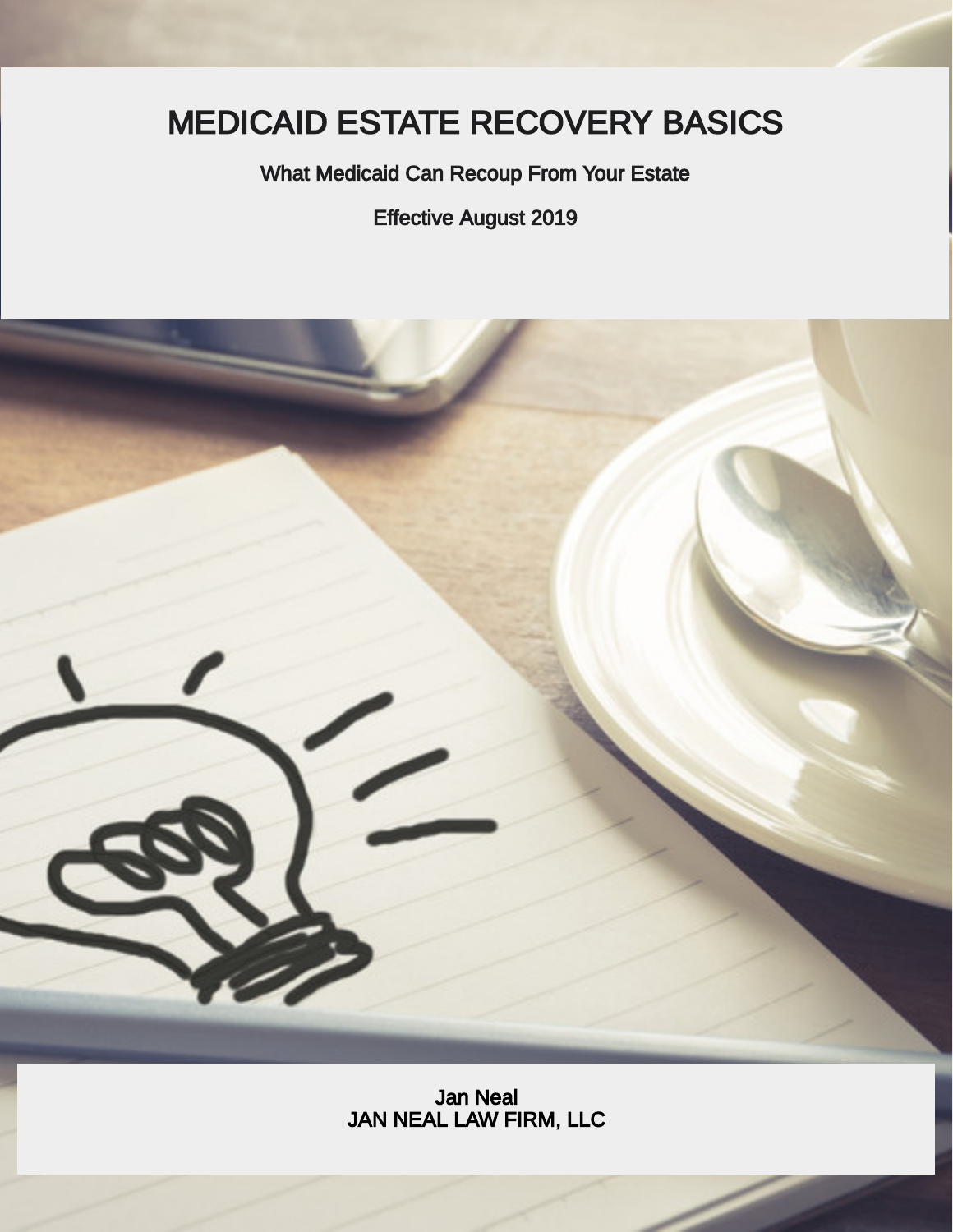Jan Neal JAN NEAL LAW FIRM, LLC 207 N. 4th St. Opelika, AL 36801 Telephone (334) 745-2779 Toll Free 1-800-270-7635 Fax (334) 745-4176 jbneal@me.com/jbneal@icloud.com/ neal@janneallaw.com www.janneallaw.com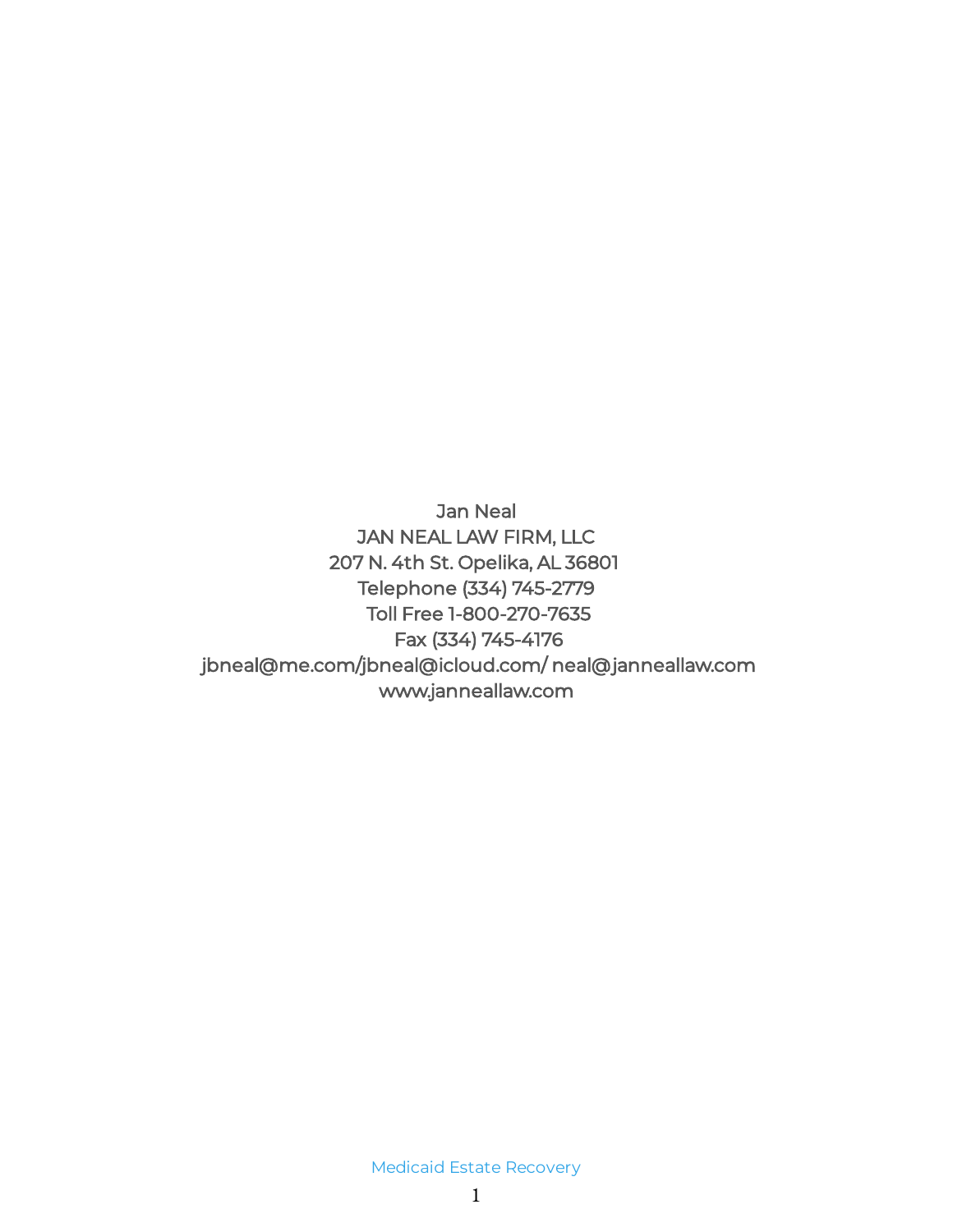#### MEDICAID ESTATE RECOVERY

Federal law requires states to recoup money spent for some Medicaid services, and the rules implementing this required federal recoupment vary from state to state. The importance of understanding the rules of recoupment in your state comes into play in two situations:

• At application: when a person applies for any type of Medicaid he or she needs to understand the ultimate cost of those services to his or her estate.

• At death: When a Will is probated or an estate administered, Medicaid is considered an estate creditor and must be put on notice before any estate funds are disbursed or else the person serving as personal representative (aka executor) can incur personal liability for failure to notify Medicaid of its right to reimbursement from the estate.

## TEFRA LIENS

Liens given to Medicaid during lifetime on specific property in order to qualify for benefits are given pursuant to the Tax Equity and Fiscal Responsibility Act. These pre-death liens are known as TEFRA liens. TEFRA liens are seen in the Institutional Medicaid application process, but Medicaid does not take TEFRA liens from Medicaid Home and Community Based Waiver applicants.

Example: a single person of any age cannot qualify for nursing home Medicaid because he owns a home valued at more than \$2000, and he cannot live there any longer. He will put the property on the market, give a lien to Medicaid to recoup funds it paid for care until it sells, and qualifies under the bonafide effort to sell property exclusion. If the property sells during his lifetime Medicaid is repaid, and any remaining funds are used to pay privately for care until spent down to \$2000. Then the person reapplies for Medicaid. If that property remains unsold at death, Medicaid can claim against the estate by enforcing the TEFRA lien.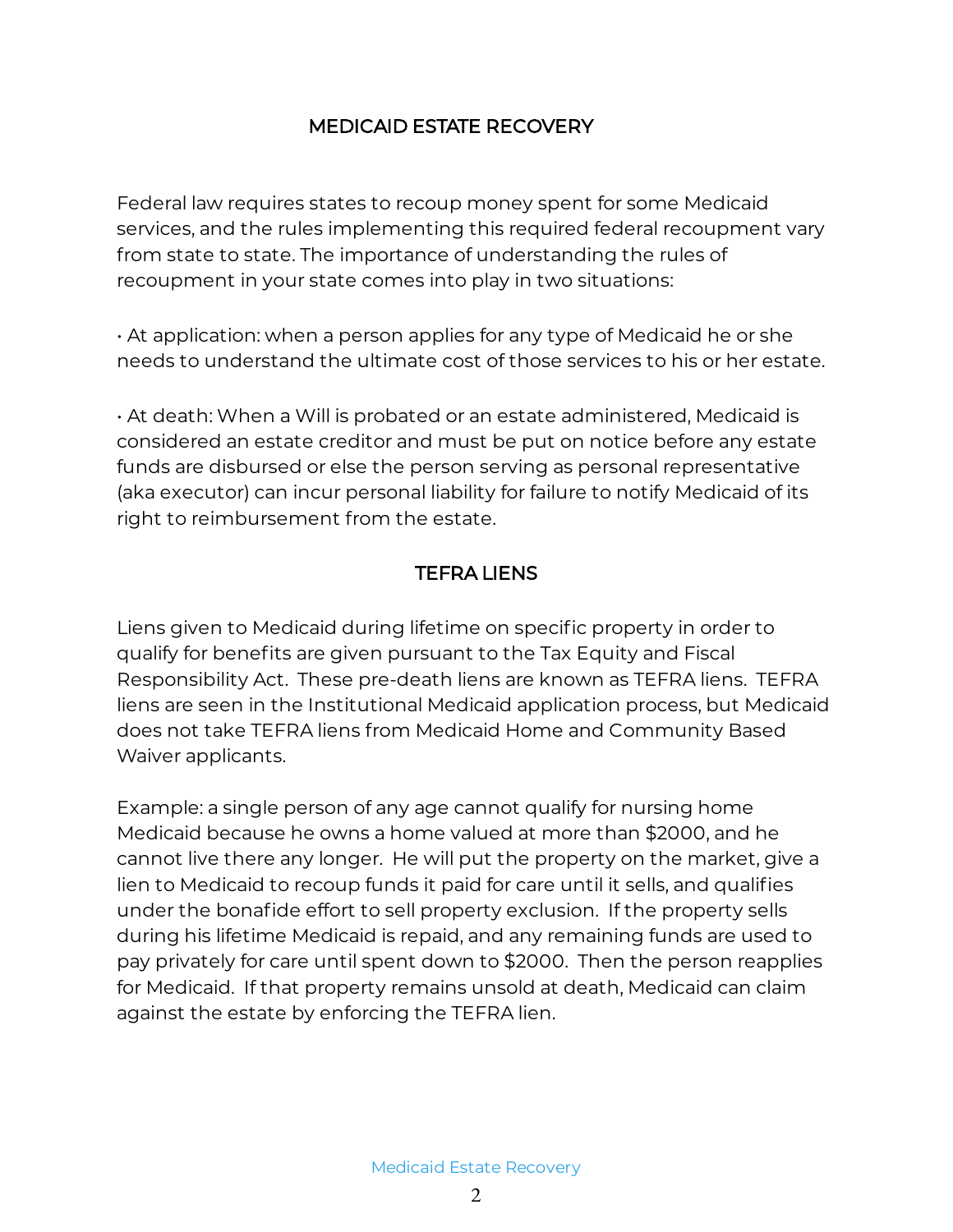## STATUTORY LIEN

Medicaid Estate Recovery goes a step further. Without a specific TEFRA lien being given by the property owner on any particular property, Medicaid has a statutory lien (a lien created by law) to recover funds from a probate estate when the Medicaid recipient dies. The statutory lien is given by the applicant upon filling out the application for benefits.

## CAPACITY TO GIVE INFORMED CONSENT FOR ESTATE RECOVERY

It is important that the individual signing the Medicaid application understand the effect of signing the application which says:

#### "ESTATE RECOVERY

\* I understand that my estate may be subject to recovery of any funds expended by Medicaid pursuant to this application and/or redetermination. My sponsor, relative, or other person who files my estate MUST notify Alabama Medicaid at ATTN: Estate Administration, P.O. Box 5624, Montgomery, Alabama 36103-5624."

When assisting in completing a Medicaid application it is reasonable to learn who currently handles finances and health care decisions for an applicant who may have serious health issues. It is important to understand that capacity is a fluid concept, and people needing Institutional Medicaid or Medicaid Waiver services are or may be ill. People may appear competent when they are not (especially if the applicant has good social skills) or people may comprehend a concept one day and not on another day.

#### MANDATORY MEDICAID ESTATE RECOVERY CATEGORIES

Medicaid Estate Recovery is required for the following expenditures:

 $\cdot$  Benefits that were not paid correctly to a person of any age (resulting in what is known as an overpayment)

 $\cdot$  Benefits paid after age 55 for nursing home Medicaid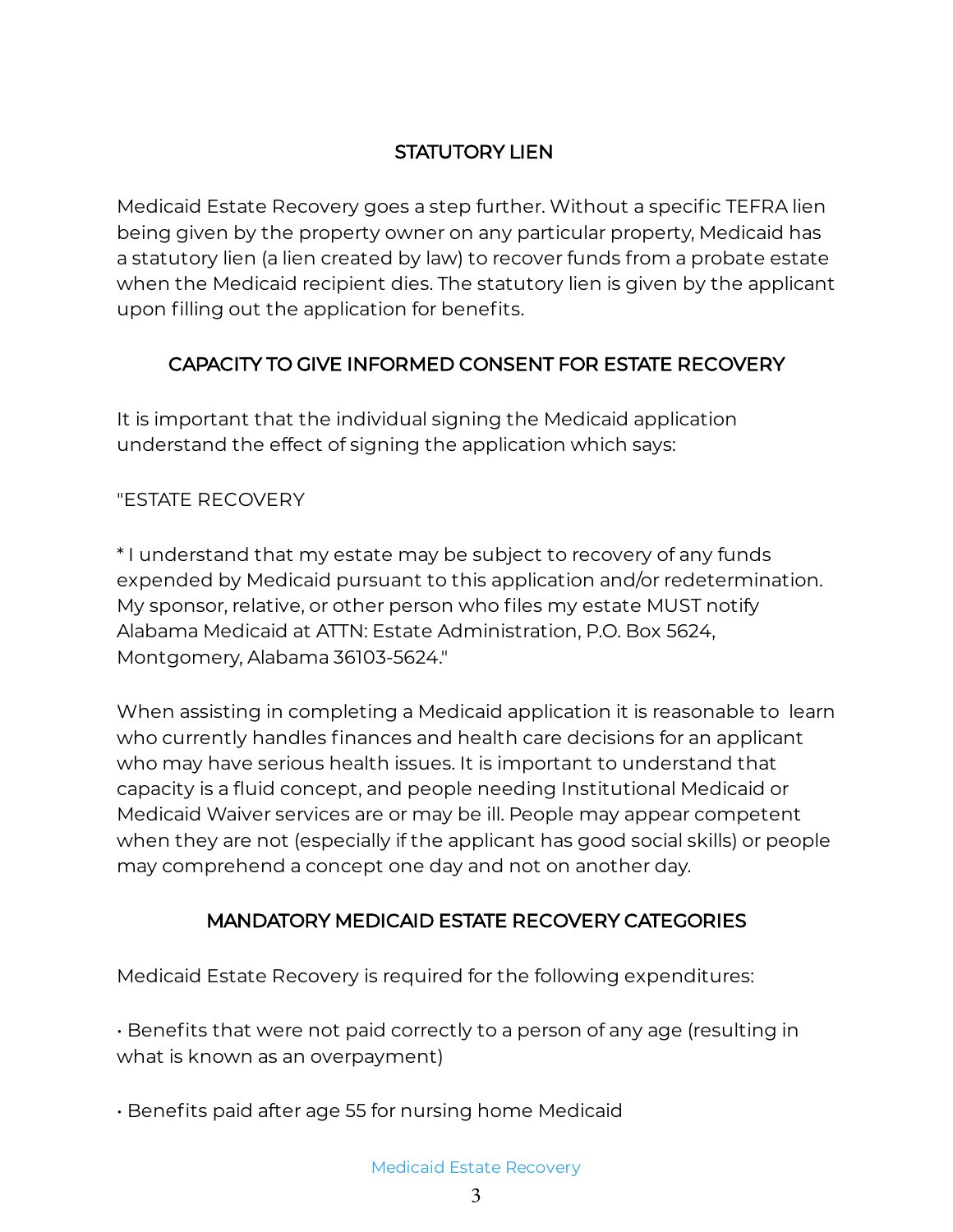$\cdot$  Benefits paid after age 55 for waiver services

 $\cdot$  Benefits paid for hospital and drugs for persons who received those benefits in connection with nursing home or waiver Medicaid after the age of 55

#### OPTIONAL MEDICAID ESTATE RECOVERY CATEGORY

Federal law gives states the option to recover funds for all Medicaid expenditures for services received after age 55 unless otherwise exempted. This would include expenditures for SSI eligible persons who qualify for Medicaid in the community.

Alabama has elected to exercise this option and recover these expenditures.

## DISPUTED MEDICAID ESTATE RECOVERY CATEGORY

The Alabama Administrative Code includes language indicating that the agency will recover expenditures for a person of any age who permanently resides in a nursing facility, intermediate care facility for the intellectually disabled or other medical institution.

A number of Alabama attorneys believe that blanket recovery for institutional benefits for persons under the age of 55 violates federal law. This type of recovery could result in legal challenges in the future.

#### NO MEDICAID ESTATE RECOVERY CATEGORIES

Estate recovery does not apply to the Medicare Savings Programs known as QMB, SLMB and QI1 which are programs that help low income persons eligible for Medicare pay for healthcare costs through Medicaid (single persons with income not exceeding \$1426 and married couples with income not exceeding \$1923 per month).

These programs are exempt from estate recovery due to the Medicare Improvements for Patients and Providers Act (MIPPA).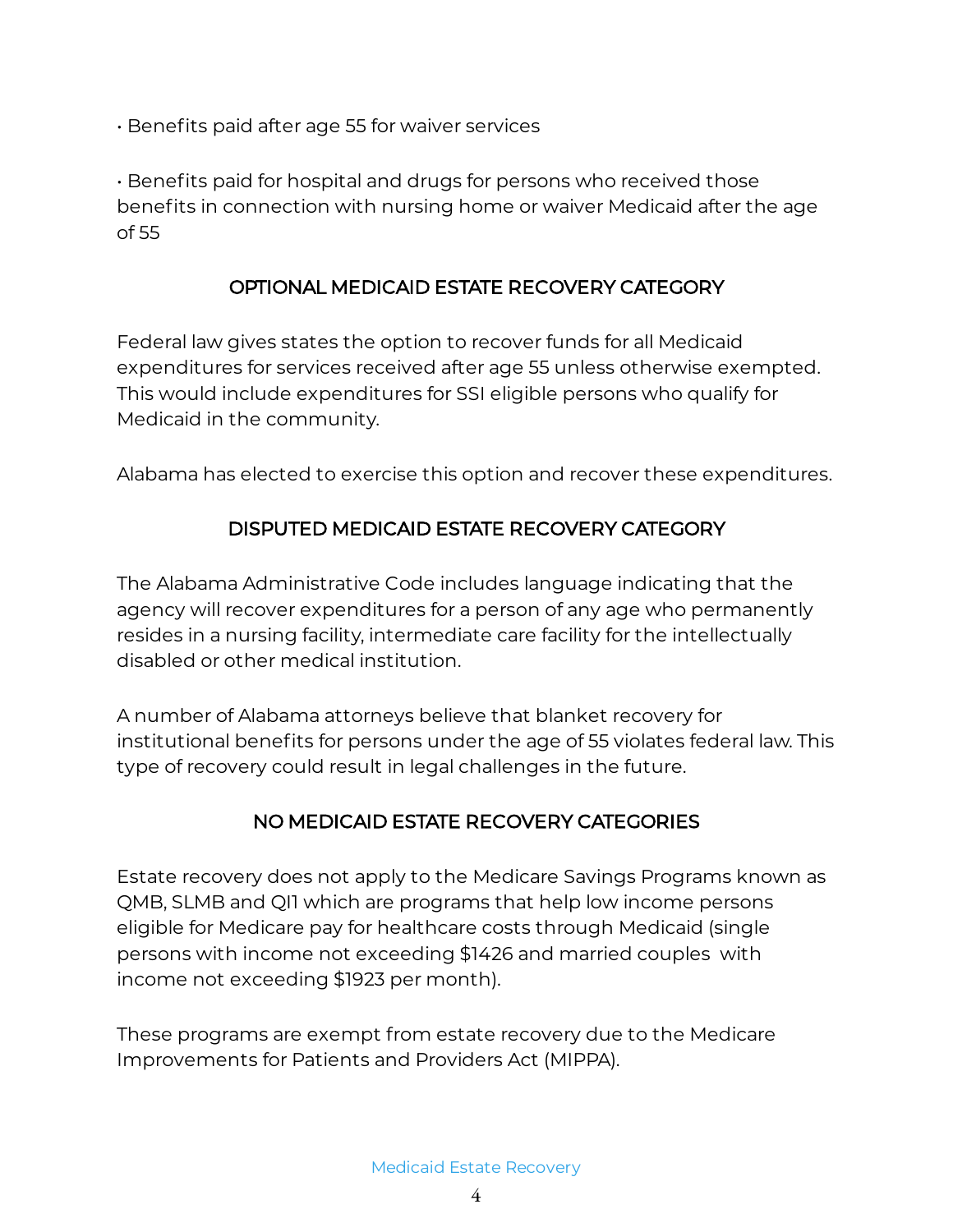As of 2016 award letters in Alabama for these programs incorrectly indicated that estate recovery would apply.

An exception to this exception is the recoupment of funds paid through Medicare Savings Programs for beneficiaries of first party Special Needs Trusts.

## MEDICAID ESTATE RECOVERY APPLIES ONLY TO PROBATE PROPERTY

In Alabama the only property Medicaid can claim for Estate Recovery is property left in the deceased Medicaid beneficiary's probate estate. This would include property requiring a will or administration of an estate through the court to pass.

This means that property that passes directly to someone outside the probate estate cannot be reached for recoupment. Examples include property titled as survivorship property (in a deed where the owners hold property as joint tenants with right of survivorship); property in which the deceased had already transferred to another retaining only a life estate (through a life estate and remainder deed); proceeds of life insurance, IRAs or brokerage accounts with a beneficiary named to take the proceeds at death; joint bank accounts with a co-owner or set up as payable on death to a named beneficiary.

# MEDICAID ESTATE RECOVERY DELAY

Medicaid Estate Recovery or lien enforcement can be delayed in certain circumstances:

- $\cdot$  until after the death of any surviving spouse (no lien was taken);
- related to the home:

• until the property is no longer occupied by a surviving child under the age of 21; a surviving child who is blind or disabled (no lien was taken);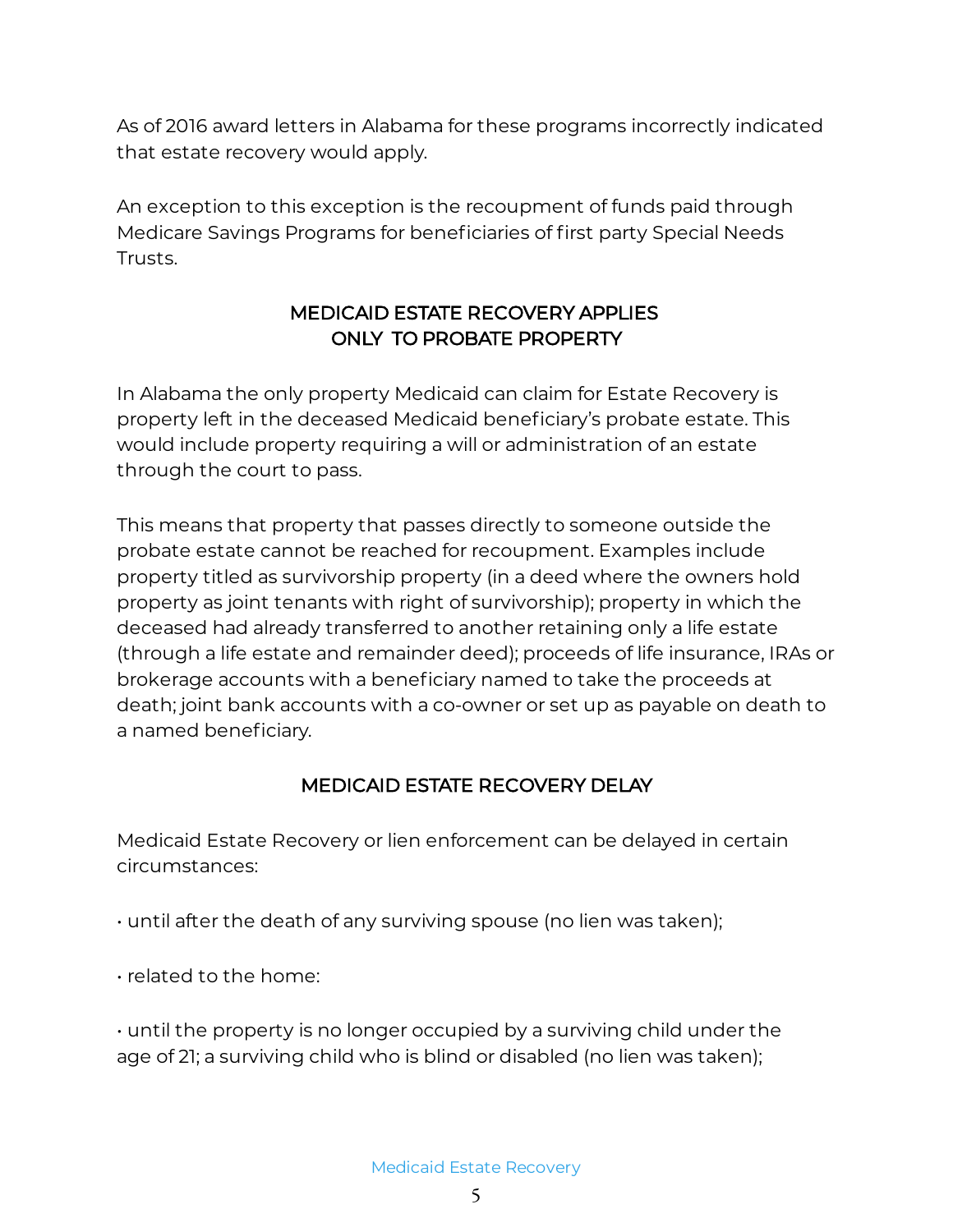• until the property is no longer occupied by a sibling with an equity interest who had

resided in the home for at least one year preceding the Medicaid recipient's admission to the facility where benefits were paid (no lien was taken, and note that the property could have been transferred to the sibling without penalty;

• until the property is no longer occupied by a son or daughter who provided two years or more of care immediately before admission to the facility where benefits were paid and that care was of such a level that it allowed the Medicaid recipient to reside in the home and avoid institutional care (a lien may have been taken, and note that the property could have been transferred to the child without penalty);

• until the property is no longer occupied by a sibling who is lawfully living in the home and was lawfully residing continuously in the home for at least one year immediately prior to the Medicaid recipient being admitted to the facility where benefits were paid (no lien was taken).

#### MEDICAID ESTATE RECOVERY WAIVER

Medicaid Estate Recovery may be waived in certain circumstances:

Medicaid will waive or delay recovery upon a showing that an undue hardship exists. For purposes of this Rule, "Undue Hardship" is defined as the existence of a situation, established by convincing evidence, that the estate subject to recovery is an asset such as a family farm or family business which produces "limited income" and is the sole income-producing asset of one or more heirs to the estate.

To apply for a waiver, application must be made to Alabama Medicaid Agency within 30 days of receiving the agency notice against the estate or upon sale, transfer or conveyance of the real property subject to a TEFRA lien.